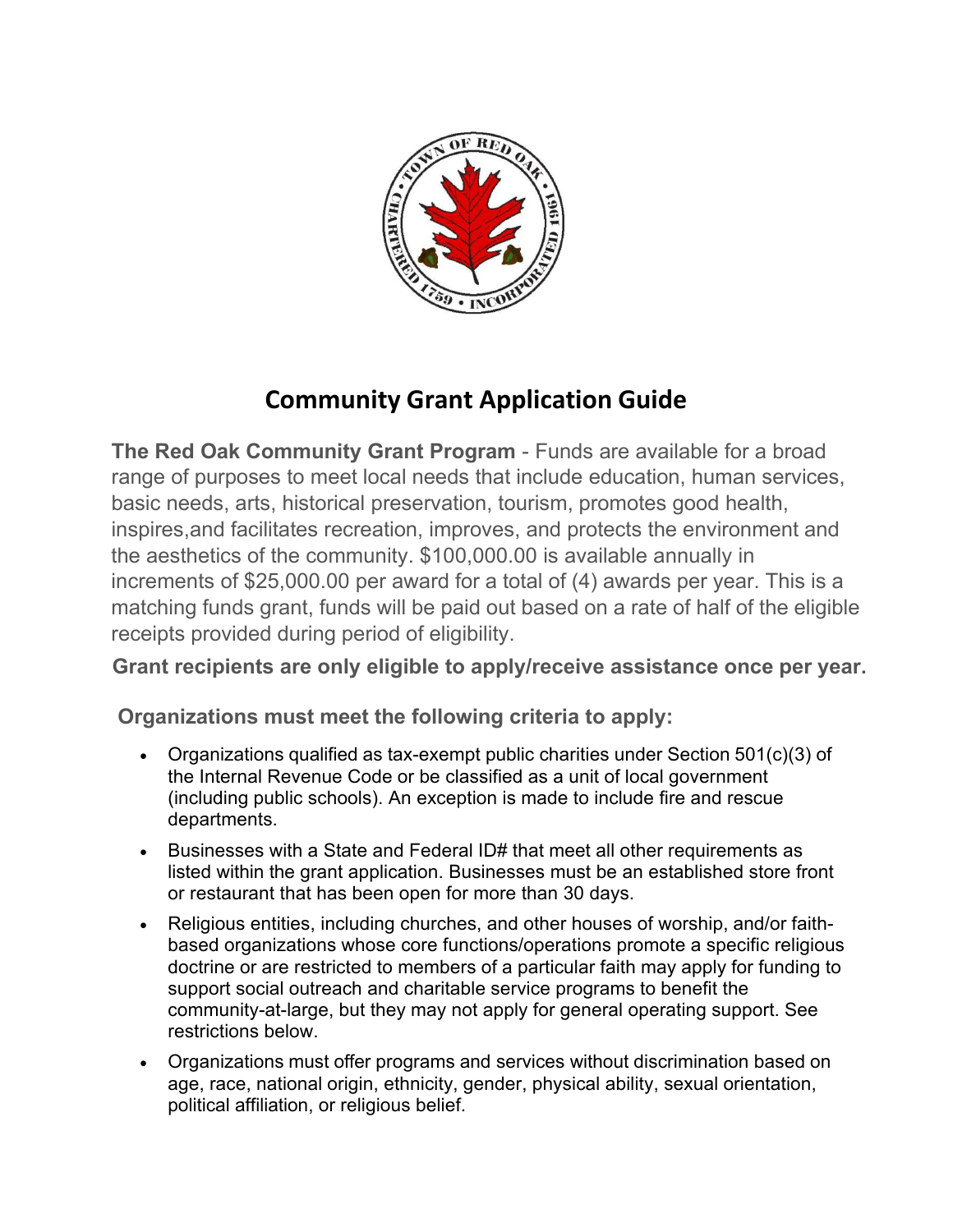### **Grantee Organization Information**

- 1. Organization Name:
- 2. Mailing Street Address:
- 3. Physical Address of Entity Requesting Funds:
- 4. Contact Phone Number and email address:
- 5. Brief explanation of organization's history, goals, and objectives:

 $\mathcal{L}_\mathcal{L} = \{ \mathcal{L}_\mathcal{L} = \{ \mathcal{L}_\mathcal{L} = \{ \mathcal{L}_\mathcal{L} = \{ \mathcal{L}_\mathcal{L} = \{ \mathcal{L}_\mathcal{L} = \{ \mathcal{L}_\mathcal{L} = \{ \mathcal{L}_\mathcal{L} = \{ \mathcal{L}_\mathcal{L} = \{ \mathcal{L}_\mathcal{L} = \{ \mathcal{L}_\mathcal{L} = \{ \mathcal{L}_\mathcal{L} = \{ \mathcal{L}_\mathcal{L} = \{ \mathcal{L}_\mathcal{L} = \{ \mathcal{L}_\mathcal{$  $\mathcal{L}_\mathcal{L} = \{ \mathcal{L}_\mathcal{L} = \{ \mathcal{L}_\mathcal{L} = \{ \mathcal{L}_\mathcal{L} = \{ \mathcal{L}_\mathcal{L} = \{ \mathcal{L}_\mathcal{L} = \{ \mathcal{L}_\mathcal{L} = \{ \mathcal{L}_\mathcal{L} = \{ \mathcal{L}_\mathcal{L} = \{ \mathcal{L}_\mathcal{L} = \{ \mathcal{L}_\mathcal{L} = \{ \mathcal{L}_\mathcal{L} = \{ \mathcal{L}_\mathcal{L} = \{ \mathcal{L}_\mathcal{L} = \{ \mathcal{L}_\mathcal{$  $\mathcal{L}_\mathcal{L} = \{ \mathcal{L}_\mathcal{L} = \{ \mathcal{L}_\mathcal{L} = \{ \mathcal{L}_\mathcal{L} = \{ \mathcal{L}_\mathcal{L} = \{ \mathcal{L}_\mathcal{L} = \{ \mathcal{L}_\mathcal{L} = \{ \mathcal{L}_\mathcal{L} = \{ \mathcal{L}_\mathcal{L} = \{ \mathcal{L}_\mathcal{L} = \{ \mathcal{L}_\mathcal{L} = \{ \mathcal{L}_\mathcal{L} = \{ \mathcal{L}_\mathcal{L} = \{ \mathcal{L}_\mathcal{L} = \{ \mathcal{L}_\mathcal{$ 

 $\mathcal{L}_\mathcal{L} = \{ \mathcal{L}_\mathcal{L} = \{ \mathcal{L}_\mathcal{L} = \{ \mathcal{L}_\mathcal{L} = \{ \mathcal{L}_\mathcal{L} = \{ \mathcal{L}_\mathcal{L} = \{ \mathcal{L}_\mathcal{L} = \{ \mathcal{L}_\mathcal{L} = \{ \mathcal{L}_\mathcal{L} = \{ \mathcal{L}_\mathcal{L} = \{ \mathcal{L}_\mathcal{L} = \{ \mathcal{L}_\mathcal{L} = \{ \mathcal{L}_\mathcal{L} = \{ \mathcal{L}_\mathcal{L} = \{ \mathcal{L}_\mathcal{$ 

\_\_\_\_\_\_\_\_\_\_\_\_\_\_\_\_\_\_\_\_\_\_\_\_\_\_\_\_\_\_\_\_\_\_\_\_\_\_\_\_\_\_\_\_\_\_\_\_\_\_\_\_\_\_\_\_\_\_\_\_\_\_\_\_\_\_\_\_\_\_\_\_\_\_\_\_\_\_  $\mathcal{L}_\mathcal{L} = \{ \mathcal{L}_\mathcal{L} = \{ \mathcal{L}_\mathcal{L} = \{ \mathcal{L}_\mathcal{L} = \{ \mathcal{L}_\mathcal{L} = \{ \mathcal{L}_\mathcal{L} = \{ \mathcal{L}_\mathcal{L} = \{ \mathcal{L}_\mathcal{L} = \{ \mathcal{L}_\mathcal{L} = \{ \mathcal{L}_\mathcal{L} = \{ \mathcal{L}_\mathcal{L} = \{ \mathcal{L}_\mathcal{L} = \{ \mathcal{L}_\mathcal{L} = \{ \mathcal{L}_\mathcal{L} = \{ \mathcal{L}_\mathcal{$  $\mathcal{L}_\mathcal{L} = \{ \mathcal{L}_\mathcal{L} = \{ \mathcal{L}_\mathcal{L} = \{ \mathcal{L}_\mathcal{L} = \{ \mathcal{L}_\mathcal{L} = \{ \mathcal{L}_\mathcal{L} = \{ \mathcal{L}_\mathcal{L} = \{ \mathcal{L}_\mathcal{L} = \{ \mathcal{L}_\mathcal{L} = \{ \mathcal{L}_\mathcal{L} = \{ \mathcal{L}_\mathcal{L} = \{ \mathcal{L}_\mathcal{L} = \{ \mathcal{L}_\mathcal{L} = \{ \mathcal{L}_\mathcal{L} = \{ \mathcal{L}_\mathcal{$ 

- 6. Was COVID-19 a factor in the preparation of this application? Yes or No?
- 7. If yes, please explain how your organization was affected by COVID-19.

## **Project Information**

- 1. Which category does your application fall under?
	- a. Business and Economic Development
	- b. Community Development
	- c. Community Service Impact
	- d. Beautification and improvement
	- e. Education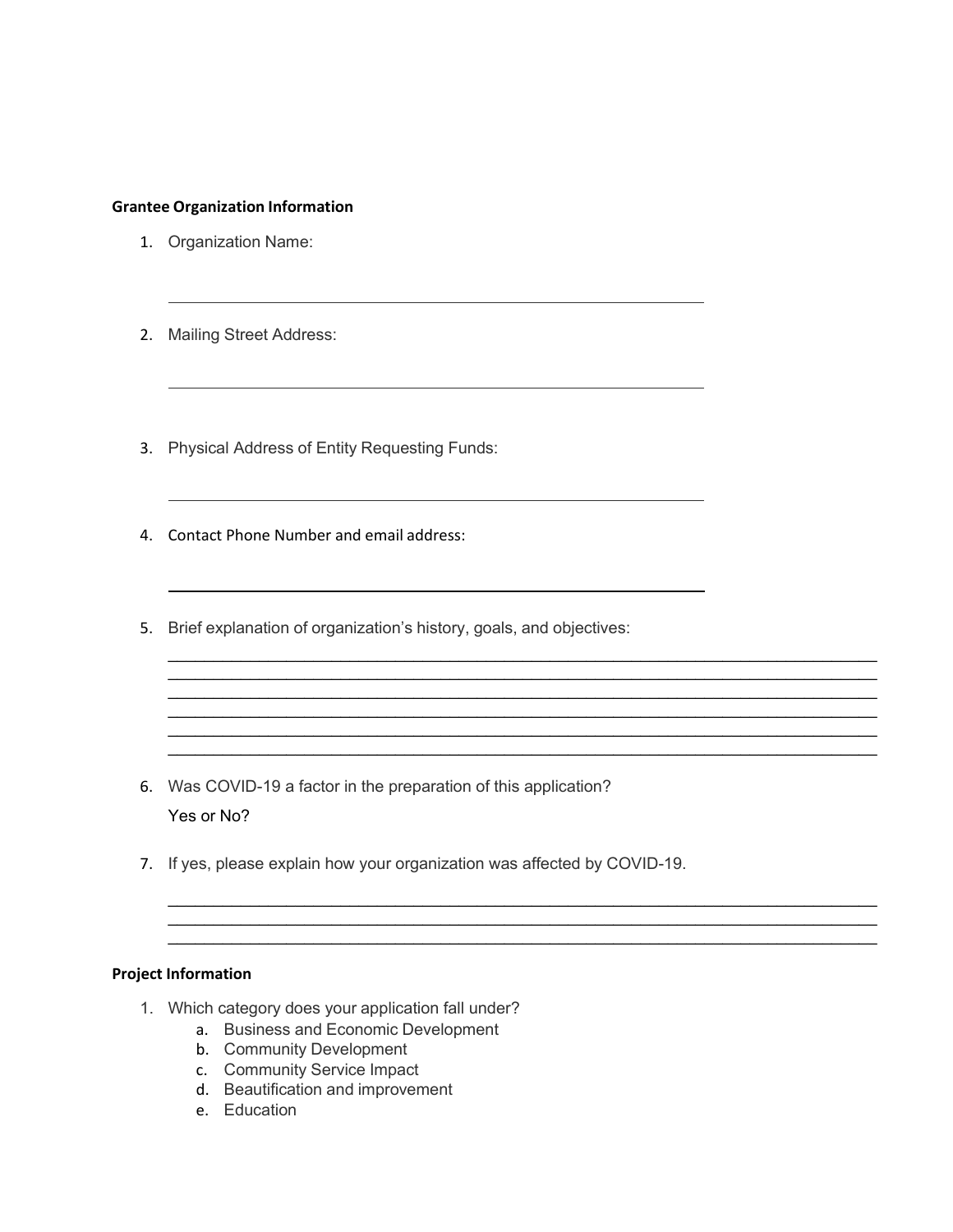- 2. Provide a one-sentence executive summary of the project.
- 3. Identify the problem to be addressed and the needs to be met by the project.
- 4. Describe the goals and overall impact of the project.
- 5. Why is your organization the best to address the challenge?
- 6. Are you working with any other organizations/businesses to complete the project? Yes or No - Name of other organizations involved:

- 7. What is the estimated number of people your project will serve?
- 8. What is the timeline for your project? (When will the project start and end? Please use
- 9. What is the end goal and how will you measure success?